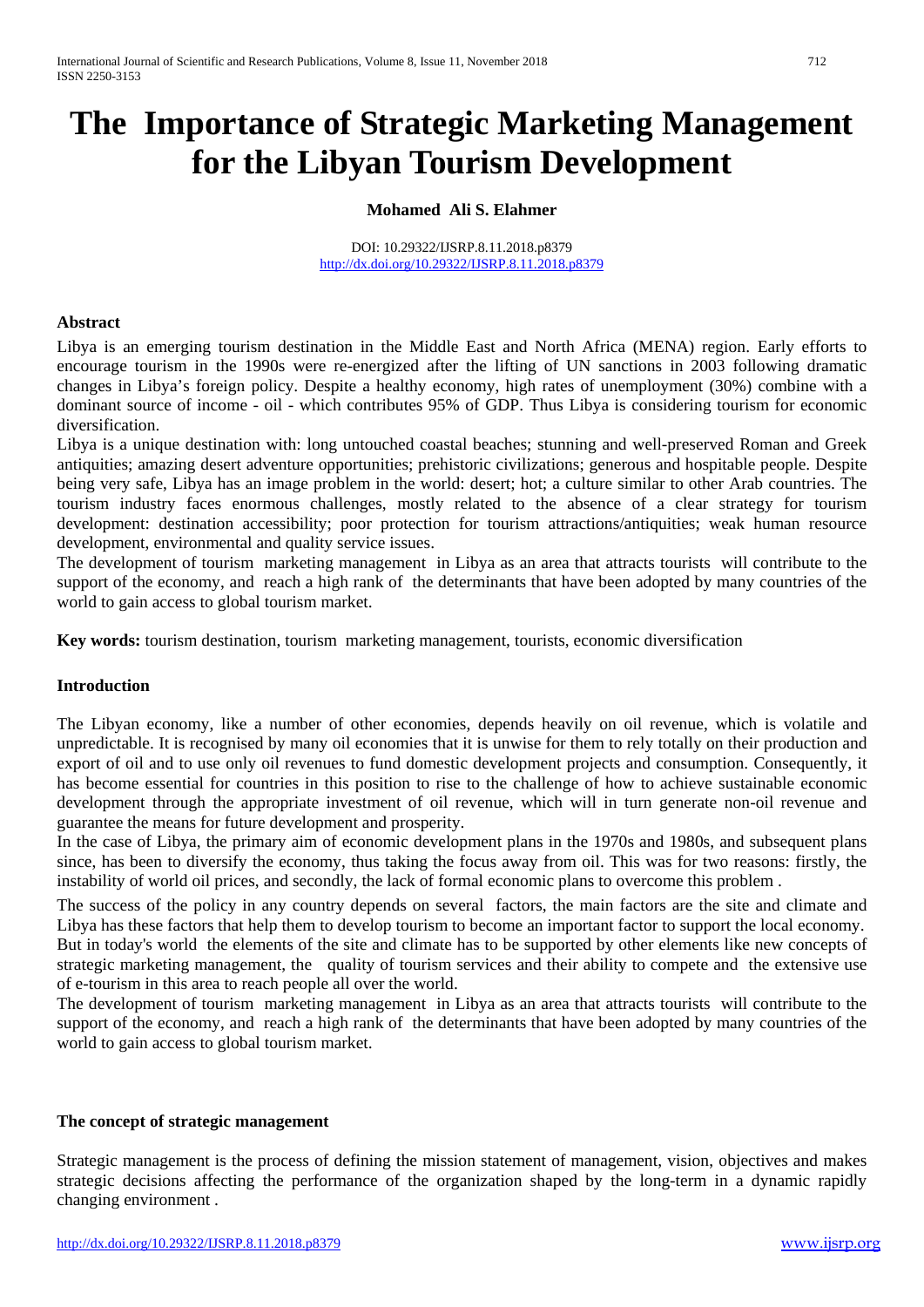Strategic management abilities are exercised by directors as initial integrated forecasting and innovation. Directors are the catalyst between strategic thinking, design of future scenarios and motivation thinking to act strategically and deal effectively with surrounding environmental and influential forces. Such forces focus of the attention, administrative skill and management required for effective strategy needed to seize opportunities and prepare the environment of the organization. Prevent threat of restriction produced by this environment, or reduce its effects. And in Strategic management, directors also forward environmental variables and design alternative strategies to choose an appropriate path for organizational objectives. The strategic management process involves the scanning of the environment of the organization of external and internal design strategy, the implementation of the strategy and evaluation. Strategic management also determines the organization's mission and objectives and identification of strategies or trends which track the necessary decisions taken to achieve these strategic objectives in the appropriate time in a rapidly changing environment. During implementation, progress in achieving goals is assessed, and the initiative to change these trends, or tracks whenever it's to adapt to the organization when necessary. The researcher will list some of the concepts that contribute to the understanding of strategic management by a group of thinkers and scholars of management as defined by Peter Drucker, that the main task of strategic management is the meditative thinking and depth in the mission of the company in a letter which includes :

- **-** Question about what is our business?
- **-** Setting goals.
- **-** The formulation of strategies.
- **-** Making decisions today that will show results tomorrow

Scandle and Hatin think that the strategic management is "the process of defining and shaping the relationship between the organization and the external environment that maintain harmony in that relationship through the identification of organizational goals to be achieved through better distribution and utilization of available resources, and to develop programs and procedures for effective implementation

Thampson and Trcklnd define strategic management as Chart the future direction of the organization and long-term goals and choose a suitable strategic pattern to achieve this by the factors and variables of internal and external environment, and then implement the strategy and monitoring and evaluating of it.Glick has defined it "as a set of actions and decisions that are working to find effective strategies to achieve the objectives of the facility.

And Ansoff defined it: Perception of the organization on the expected relationship between it and its environment, so as to clarify the type of operations that must be done in the long term, and the extent that the organization must achieve it and the goals that must be achieved

Hunger and Wheelen defined it as the decisions and administrative acts that determine long-term performance of the organization.

The strategic administration is responsible to take strategic decisions that may lead to the establishment or continuation of excellence and survival of the organization in the market or collapse and disappear from the market. And the function of the Director is to take strategic decisions that work to achieve better use of organizational resources of the enterprise under both its internal and external changing environment.

Strategic Directors resemble the commander of a military battle. He works to create the most suitable conditions for him and choose the right moment to attack his rivals to seize opportunities or temporarily withdraw from the market avoiding threats to the external environment and its risks.The proper and continued calendar for concessions permitted by competitors established in the market. In addition, for re-analysis, the most important characteristic of the mentality of the Strategic Director is the flexibility of mind that enables him to discover realistic responses to changing conditions in the internal and external environment of the facility, not only to identify the different degrees of compromises.

Strategic process is not a mechanical process arranged in steps. It is based on the ability to confront problems creatively. The Director seeks to understand the strategic nature of each element of the situation or problem faced, and then, tries to use the maximum capacity of rational to re-order items from the best position possible.

Governance is defined as a set of strategic decisions and actions that lead to the development of a strategy or several strategies, for effective decisions to help the achievement of the objectives of the organization.

Management takes in most of its time in the planning, implementation and control to achieve the management processes as efficiently as possible, as the non-achievement of efficiency adversely affects the life of the organization, and generally, organizations adopt regulations in order to achieve long-term success and sustainability, on improving effectiveness more than improving its efficiency. Efficiency is a short-term property, while effectiveness is characterized by successful longevity .So many institutions were in efficiently incompetent and failed because it couldn't achieve real efficiency.

So competence is necessary to achieve administrative efficiency, but not sufficient alone to achieve that.Competency is defined as the proportion of the actual output of a system to its actual input, while the effectiveness is defined as a level of suitability for the actual output of a system with output planned or estimated. It is clear that organizations should focus on changes in the external environment to chieve efficiency in order to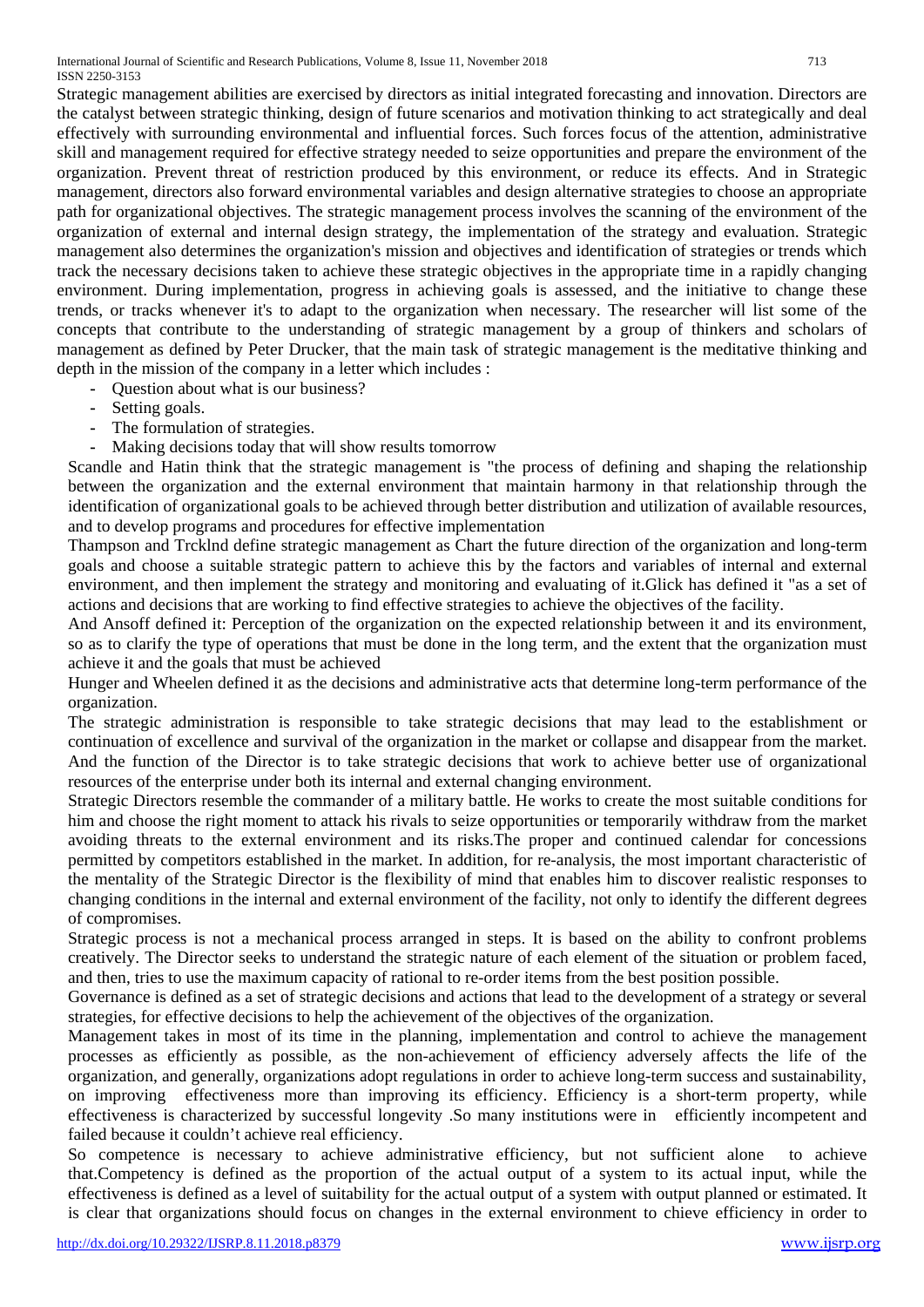survive, but the problem here lies in determining the proportion of resources that guide the organization to achieve both effectiveness and efficiency. It can be argued whether strategic management is required for organizations that aim to make a profit, it is also necessary for the facilities that are non profit and public, both can be set to suit small and medium enterprises to the differing circumstances of each. Other writings indicate that strategic management is "the activities and plans approved by the institution to the long-term. To ensure convergence of objectives of the institution with its mission, and meet its mission with the surrounding environment in high effectiveness and efficiency at the same time.



**Figure (1) shows the concept of strategic management**

*Resource: Toni Morden, Fundamentals of Management, DarAalfarouk, Cairo,2008, V2, p663.*

Other writers claim that strategic management is the process of designing the future direction of the institution and the statement of objectives in the long term, and choose an appropriate strategic style to do so, with the internal and external factors and environmental variables, and then implement the strategy and monitoring and evaluating of it. Strategic management is concerned with fundamental dispositions and practices of senior administration, which can be translated in the form of a sequential process as illustrated in Figure (2).



**Form (2) shows the practice of strategic management for senior management**

*Resource:- Ahmed Sayed Mustafa, op cit , p 56*

Thomas refers to strategy as "the activities and plans approved by the organization to run the tide in order to ensure the convergence of objectives of the organization with its mission and meet the Organization's message with their environment effectively and efficiently, at the same time. If we can say that strategic management is the process used to develop, refine and implement the resolutions in order to achieve the desired results.

Strategic Management, according to Thompson and Astrakland is seen to chart the future direction of the organization and the statement of objectives in the long term strategy and choose an appropriate style with the factors and environmental variables internally and externally, then the implementation of the strategy and devaluing of it.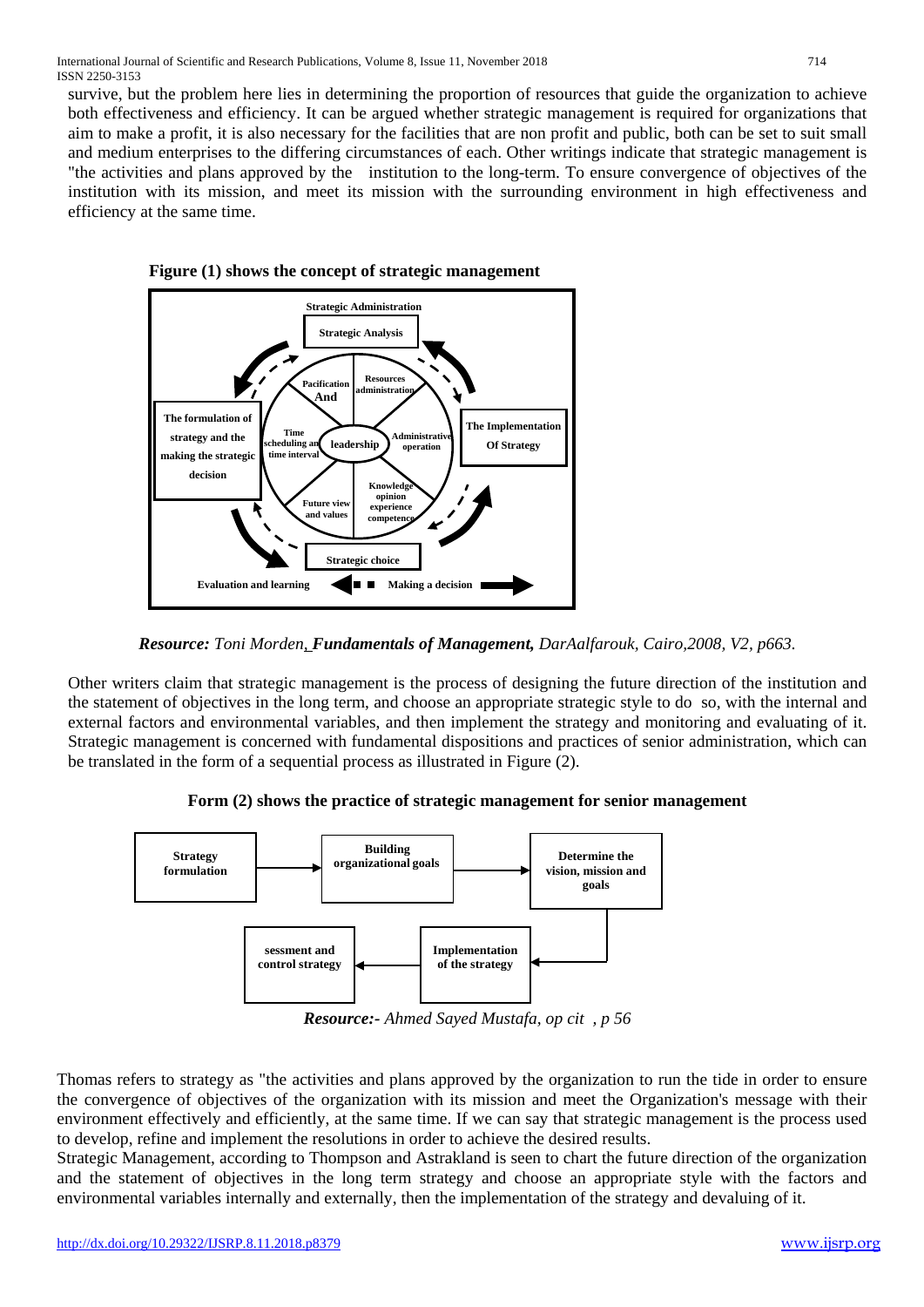Strategic management is a dynamic process to achieve consistency and harmony between strategies and results of management and business. Involving people of technical and operational leadership to create the effective integration between these elements and help determine the strategic direction of the organization and successful service provision.

It is an ongoing activity to create the strategic direction of an organization and its work, and the preserve by making daily decisions to deal with changing circumstances and the challenges of the business world. The strategic management of an organization is based on three operations (analysis, decision and procedure). So the administration strategy means the analysis of strategic objectives (vision, mission and strategic objectives) as well as an analysis of internal and external environments of the organization. And then the organization's leaders can make strategic decisions.

# **Reality and facts of tourism development in Libya**

It can be said at first that concerns about tourism planning (which can be considered an integral part of the economic integration plan) can be said. On the other hand, the state activates and develops this sector and contributes to national income. This requires searching for alternative sources of income that can bring hard currency in the sense that oil is a depleted commodity, which was a stable goal in economic and social planning, until now in the early 70s. Interest has also increased in the interest of tourism, the importance of foreign investment and the role of the national economy (Zahran, 2004).

The following are some of the most important goals pursued by the tourism sector (Zahran, 2004):

- 1. At the short and medium terms.
	- Introducing Libya to the various countries of the world and the potentialities and natural and industrial resources it possesses, which shall be subsequently explained. Also, the achievements realized by it in the various economic and social sectors.
	- Work for the sake of the local development for the tourism sector in order to achieve a comprehensive development at the international level.
- 2. At the long term. Work towards providing a high contribution of the tourism sector in realizing the economic and social development through the following points:
- Protect national income with foreign currency.
- Provide tourism utilities for promoting local tourism delegations.
- Provide jobs for as many Libyan citizens as possible.
- Encourage local and international tourism investments, and encourage them to compete globally, especially by focusing on targeted tourist destinations and investments in the necessary tourism activities.
- As concerns about small and medium-sized projects grow, encourage tourism in the tourism sector and realize development in this field both internally and externally. Tourism Libya has taken steps to achieve the stated goals, whether short or long term.
- Determine the areas targeted by tourism development and establish regulations and systems for protection and exploitation for purposes other than tourism.
- Promote and develop tourism products by realizing the feasibility of the Libyan tourist market and continuing to invest in it without harming the environment.
- Motivate people to develop and develop the tourism sector.
- Encourage cooperation with these countries in the field of environmental tourism, marketing and tourism promotion with neighboring countries and train human factors accordingly.
- Conduct civic education on the economic importance of the tourism industry, be regarded as a future industry, and preserve the cultural and historical heritage of the state. We have created this area of awareness of the reality of planning and concern for Libya's tourism industry, so the manager of this sector has been created and all the central committees of the tourism industry in the region of the country. In addition, the tourism development and investment committee and the board of directors have been activated for the development of traditional industries. This represents the importance of the tourism sector in Libya. . There is no law. 5/1997 concerning foreign investment and legislation. This law and other similar regulations have given a strong new momentum to domestic and foreign investors in order to invest in this sector. Libyan citizens began to spend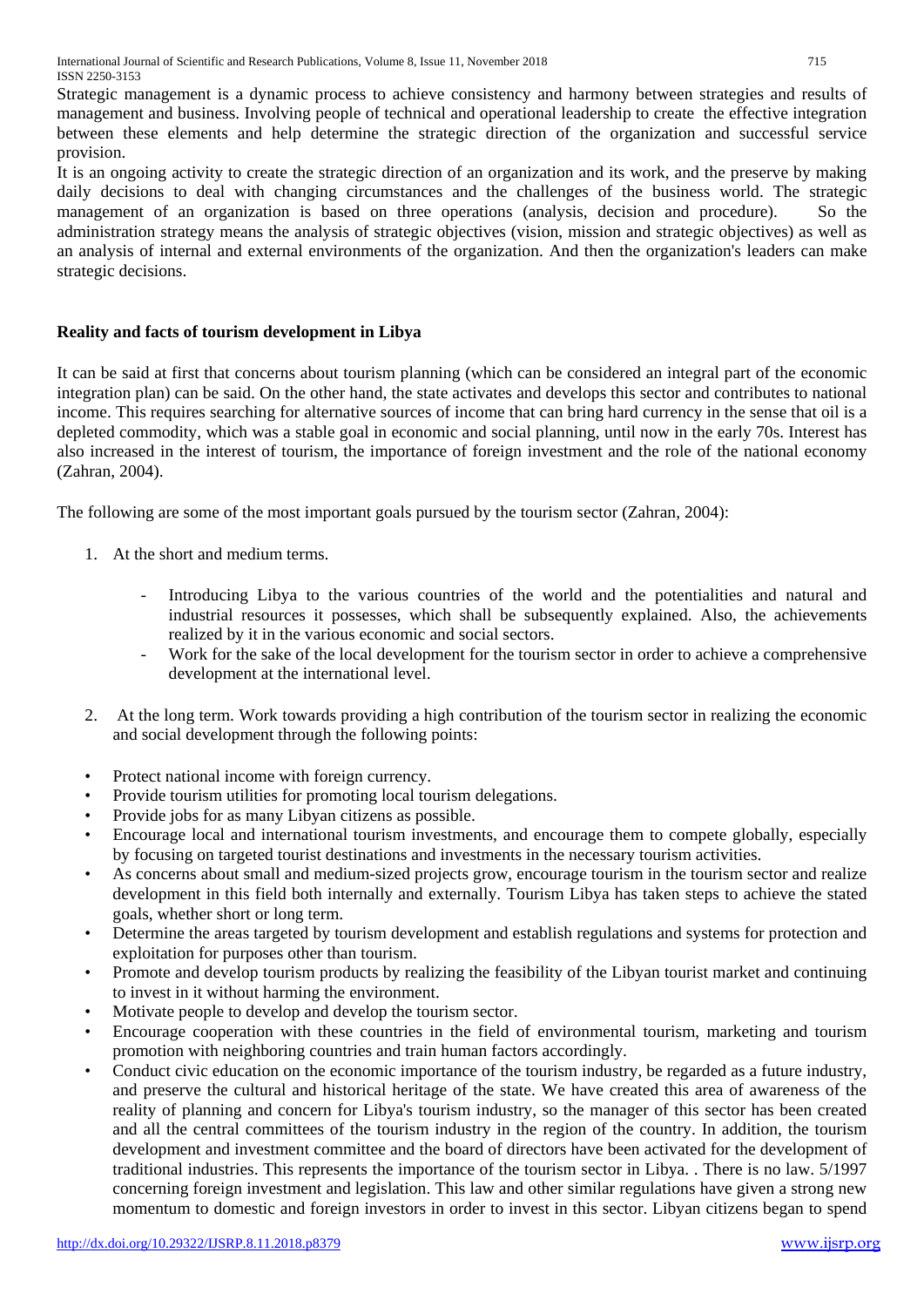their money in building hotels and various tourism services. Foreign investors also expressed interest in investment opportunities in Libya. The contract has reached about 13 contracts. Such a contract is expected to cost 750 million dinars (about 2.373.115.000) in 7 years and 7,500 rooms. The new project should also contribute about 60,612 jobs to Libyan citizens. . Various legislation will be issued to contribute to the creation of an appropriate environment for tourism, and the following legislative proposals.

- Decisions on tourism investment and tourism business models.
- A decision to determine the job of a tourist guide.
- Decided to establish and organize a tourist information office.
- Regulations that classify tourist stores.
- Provisions specifying the public land price for the investment.

# **Main Generating Tourism Markets to Libya**

With the addition of many factors, the neighbouring countries and other neighbouring countries, in particular Tunisia, Egypt, Morocco and Algeria, made Libya attractive. These factors include the relative wealth of the country and the small size of the Libyan population (about 6 million), which provides qualified and unqualified employment opportunities. Can this be the main reason for the difference between visitors who enter tourism or work? 1. Local markets. Tourists from North Africa and the Middle East (WTO definition) increased significantly between 1985 and 1990, above the global average. However, between 1990 and 1999, it was lower than the global average for public anxiety.According to residents of developed countries in Western Europe and North America, most tourists will be created. Libya still has potential for potential market growth because of its interest in new markets, diversified tourism products and added value. Europe, the Middle East and Africa are Germany, England, France, the Netherlands and Italy. In 2005, Americans made more than 50 million trips abroad, and Canada's overseas market doubled in the same period. Employment or trade of Libya UNWTO "2005" World Tourism Barometer WTO publication, Asia's most powerful Asian market like Madrid. Spain.Its purpose is the Indian continent (India, Pakistan, Bangladesh), the Philippines, Korea, and Japan. In addition, the Chinese exit begins to be realized. Outgoing travellers are now becoming the fastest growing country, and most of Libya's tourism is made possible by major city trips such as Tripoli and Benghazi, archaeology of type I Carry, trekking and hiking trails. It is combined with various special interests or other activity-related points, such as the circuit of the memory of the competition.

# **Results**

Research findings indicate that there are barriers and risks that can prevent the implementation of strategic marketing management. Therefore, scheduled programs that are required to protect from additional difficulties in the implementation of the strategic marketing management be promptly developed. Important findings of research are:

- During the last period from lifting UN sanctions in 2003, Libyan Revolution in 2011 and civil war in 2014, in the Libyan Development Sector, we have gained a number of indicators, economic issues and analyses, and after analyzing the above-mentioned figures, we can achieve these key outcomes.
- $\triangleright$  The Libyan economy at the same time, tried the preparation of private enterprises to invest investments and to invest in certain businesses, earning a fair amount of employment such as tourism sector, financial services, insurance, transport, trade and property.
- $\triangleright$  The Libyan economy policy aims to provide more investment opportunities and support to the public sector and projects, and to disregard the importance of the private sector in reducing its participation and effectiveness, as well as development of goods and services in a variety of economics. sectors and take great action in participating.
- $\triangleright$  There is no comprehensive guide to promoting the private project to develop vehicles, network services and public services, investing in foreign investment, and reducing its cost.
- $\triangleright$  In the past, the economic, legislative and economic management of Libya, the official events and governmental governance, have created an unfavorable long-term change in the private sector. Information about the lack of current banner and investment opportunities.
- $\triangleright$  The lack of transparency in changing the knowledge and expression of the national economy. Information about the lack of current banner and investment opportunities.
- $\triangleright$  Libya is not the same type of development plan, but in the same way, so they do not have any contradictory changes, because it is not science, but is the current solution to the previous study and planning for high government intervention.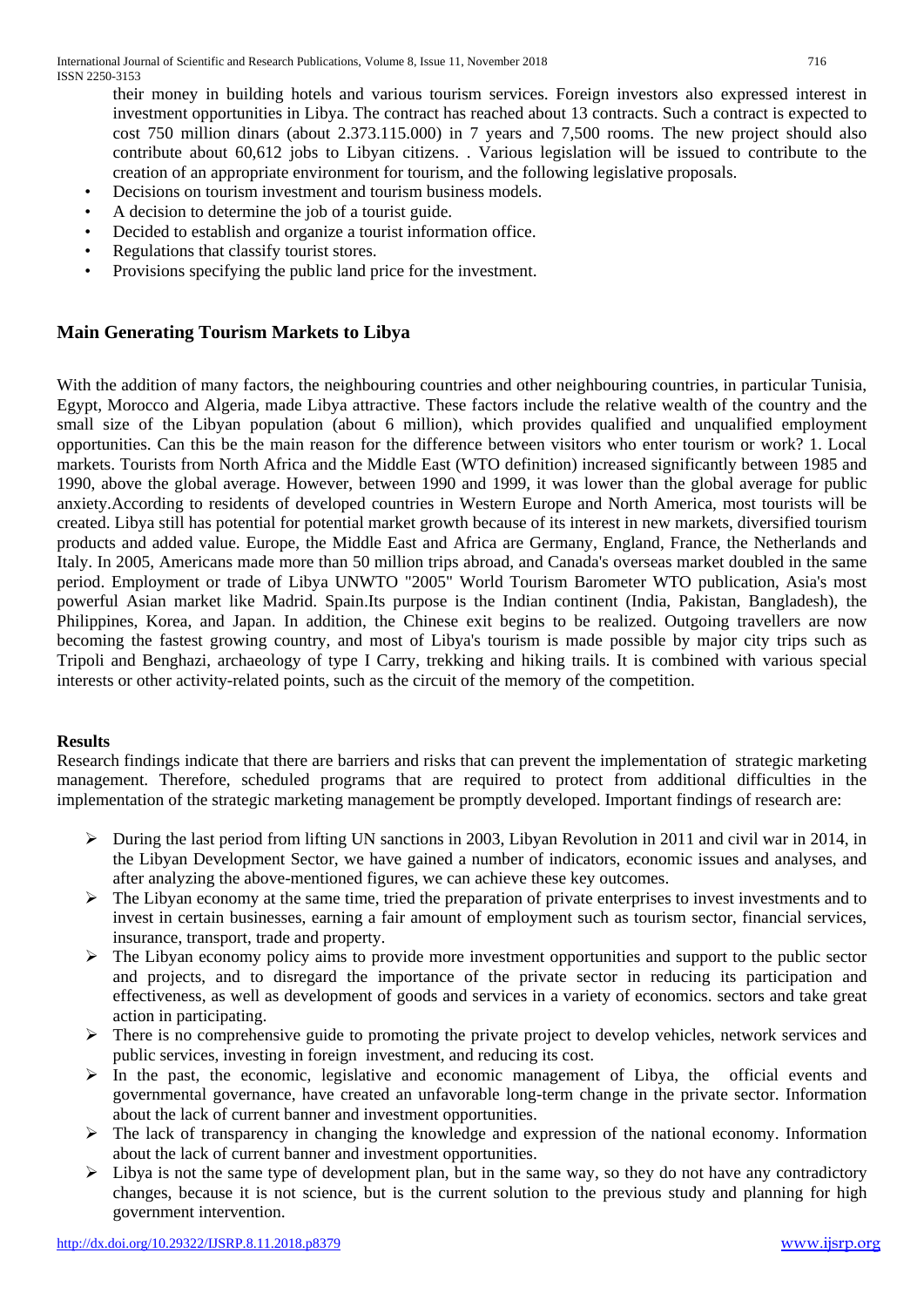- $\triangleright$  Some institutions are not in compliance with the decision-making policy and the prohibited policy, hence these institutions does not allow risk losses through techno-economically financed projects, and therefore make credit decisions on the basis of the economy or the loss of independence.
- $\triangleright$  The adequate environmental and investment resources in investment affairs and budgetary documents do not provide tax and non-service services to security services.
- Despite funding and independent projects, its production does not meet the needs of others and does not participate in the sector's improvement because of lack of knowledge and lack of income, including the development of the tourism sector, economic development projects, including natural barriers and technologies.
- $\triangleright$  To minimize and facilitate the basic elements, laws and guidelines of the economic activity of the private sector, which lead to programs that will be implemented. due to lack of confidence in projects.
- $\triangleright$  Private enterprises face the private sector problems and long-term difficulties in the overall economy sector, including tourism sector due to lack of experience in managing major plans, lack of equipment and the necessary resources, and the fact that the majority of these policies aim to improve and reduce the sector private sector, and product results are reflected in the breakdown of domestic market and competition for foreign producers as internationally, investment investors in other countries, which have a negative influence on their programs and can not afford their own loans.
- $\triangleright$  Compared with the public sector, the state although is capable of managing of the private sector, it is able to participate and benefit from its share, expand its functions and engage in economic growth.
- $\triangleright$  On the other side, in tourism sector, the management staff try to pay enough attention to the importance of integration and interaction with the functions of project management functions, and a priority to study and assess market conditions and its failure to assess the internal and external environments
- $\triangleright$  The tourism organizations aims to have a clear and simple plan to help them to survive, and they are convinced of the idea of strategic alternatives and convinced that it is also affected by the external environment in which they operate and affect them as well
- $\triangleright$  The tourism organizations try to see what is new in the evolution of modern management concepts and the use of incentive systems to international standards, and use scientific methods in the process of differentiation between strategic alternatives
- $\triangleright$  The tourism employees interested in implementing strategic marketing management and promoting innovation and creativity in the development of plans and giving them sufficient powers to take appropriate action to resolve problems.
- $\triangleright$  The tourism organizations suffers from problems in identifying lines of authority and lack of good communication between members of the organization, and it is working without a review of its organizational structure from time to time, causing a lack of development of future plans that will achieve the strategic objectives and sub-efficiently and effectively.
- $\triangleright$  The tourism organizations try to change traditional idea showing the President is the only person who has all power management and has all the powers in the selection, appointment and dismissal of personnel and development of plans, whether long or short term, and all this creates what is known of disloyalty to the organization
- $\triangleright$  The tourism organizations try to pay enough attention to the role of information and data and how to analyze it as good as the information has an important role in the development of plans and programs for an organization working in the field of tourism.
- $\triangleright$  The tourism organizations try to take into account the conditions of scientific and non-selection of competencies that will contribute to achieving the objectives of the organization efficiently and effectively, and interest in training and as a means of development, management development, the organization achieve competitive advantage in the future.
- $\triangleright$  The tourism organization try to pay enough attention to human resources which should be excellence and creative and as a natural result of employees will leave the organization under study.
- $\triangleright$  The tourism organizations keep pace with scientific development and benefit from their experience in the development of specialized programs, and provide the appropriate regulatory environment for workers to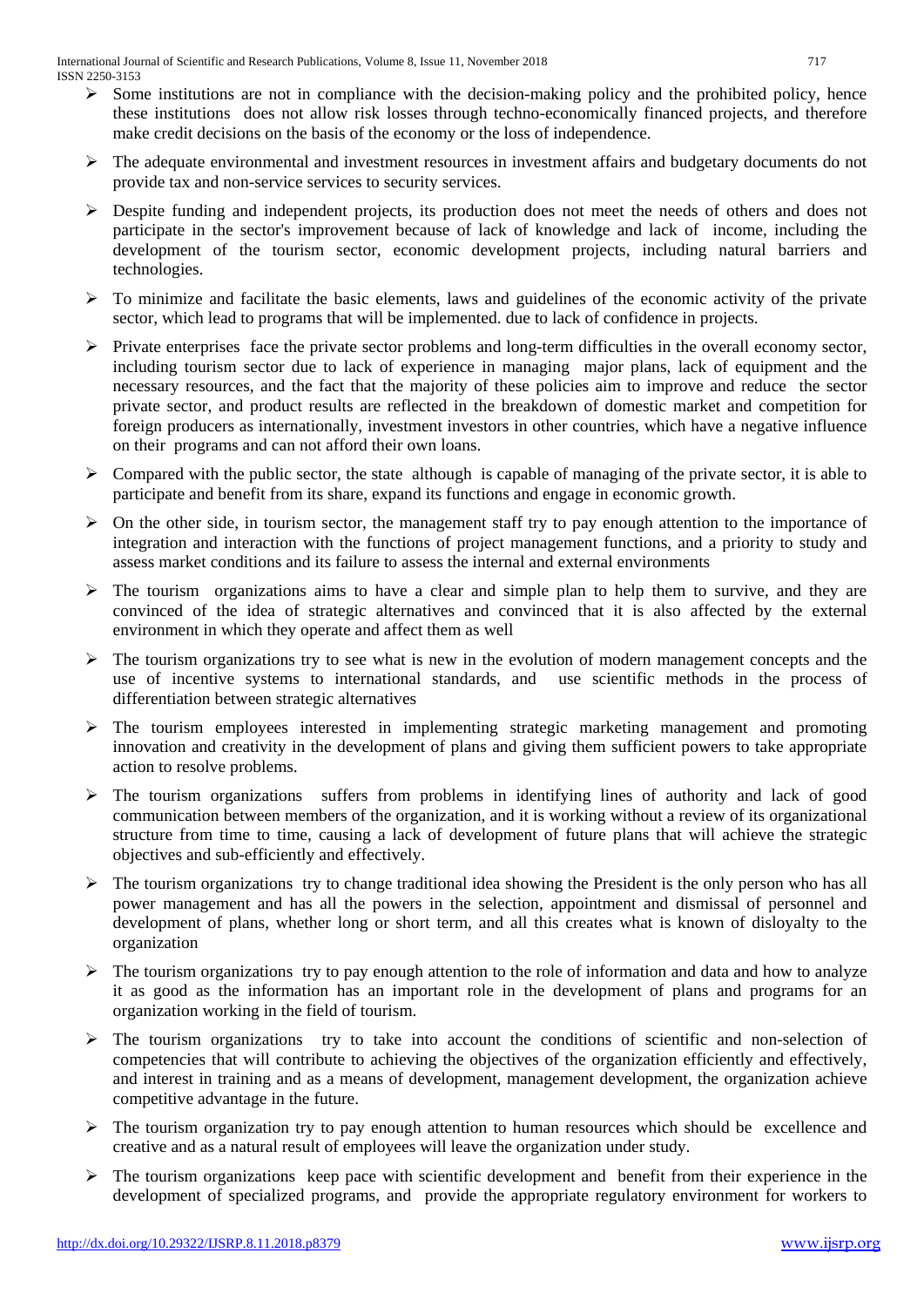assist them in raising the level of creativity and innovation, and take into account the evolution in the world in the field of tourism services.

- $\triangleright$  The tourism organizations pay attention to the concept and ideas of total quality management as well as to put preventive measures to avoid failures in the provision of tourism services
- $\triangleright$  The tourism organizations care whether the information provided to it by the World Wide Web (Internet) or through periodic reports, whether financial or administrative, to help them in making appropriate decisions in order to achieve the objectives efficiently and effectively

### **Recommendations**

In the light of the findings of the researcher from the results that can draw a number of recommendations may be useful in raising the level of application of modern concepts of strategic marketing management and modern tourism institutions, the most important of these recommendations include:

- The interest at Tourism Authority in the concepts of management and the early conclusion of specialized courses for all levels of management to inform them of the latest findings of modern science has to apply the concepts of modern management strategy.
- $\triangleright$  The need to work on the application of modern concepts of strategic management for the future composition of reflection, and to identify the organization's mission and goals.
- $\triangleright$  The giving amounts sufficient to monitor the changes of the training process where is necessary send a number of directors to some developed countries that have succeeded in applying the method of strategic management (such as Japan and some European countries) to get to know how to practice the scientific method and process for the strategic management.
- $\triangleright$  Ensure the involvement of all managers at different positions in the organizational process of designing, implementing and evaluating strategies directly and early.
- $\triangleright$  Create strategic units to be tasked with following up environmental changes internal and external and provide important information for managers in a timely manner so that they can manage their organizations strategies on the best.
- $\triangleright$  Possession of information systems and effective channels of communication. To achieve effective communication between all parts of the organization, and with each other and the outside world, and in order to obtain the immediate knowledge of the events and circumstances.
- $\triangleright$  Development and investment intellectual energies and creative abilities of the personnel, and encourage them to provide creative ideas and their expertise to serve the goals of the organization, and provide them with opportunities to test their ideas.
- $\triangleright$  Provide material support to organizations and moral position to exercise effective method of legislators, strategy, and the emphasis on the application of modern concepts of strategic marketing management in all organizations, including tourism and service sectors.
- $\triangleright$  Support the establishment of specialized consulting firms to provide services related to strategic management in a timely and cost effective.
- $\triangleright$  Remove the obstacles and design strategies, including:
	- unfair competition for organizations: if the competition was unfair whatever the planned realization has no facts were not into account, in order to speed up events that should be a national body governing the competition.
	- bureaucratic procedures (not only the appropriate): If the decision is subject to bureaucratic procedures at the time that you need when the organization to make a decision quickly, this may affect the proper functioning.

**Finally** - Universal recommendations of the research on all public and private tourism and service organizations: The interest in the implementation of modern concepts of strategic marketing management in the Libyan state.

#### **Conclusion**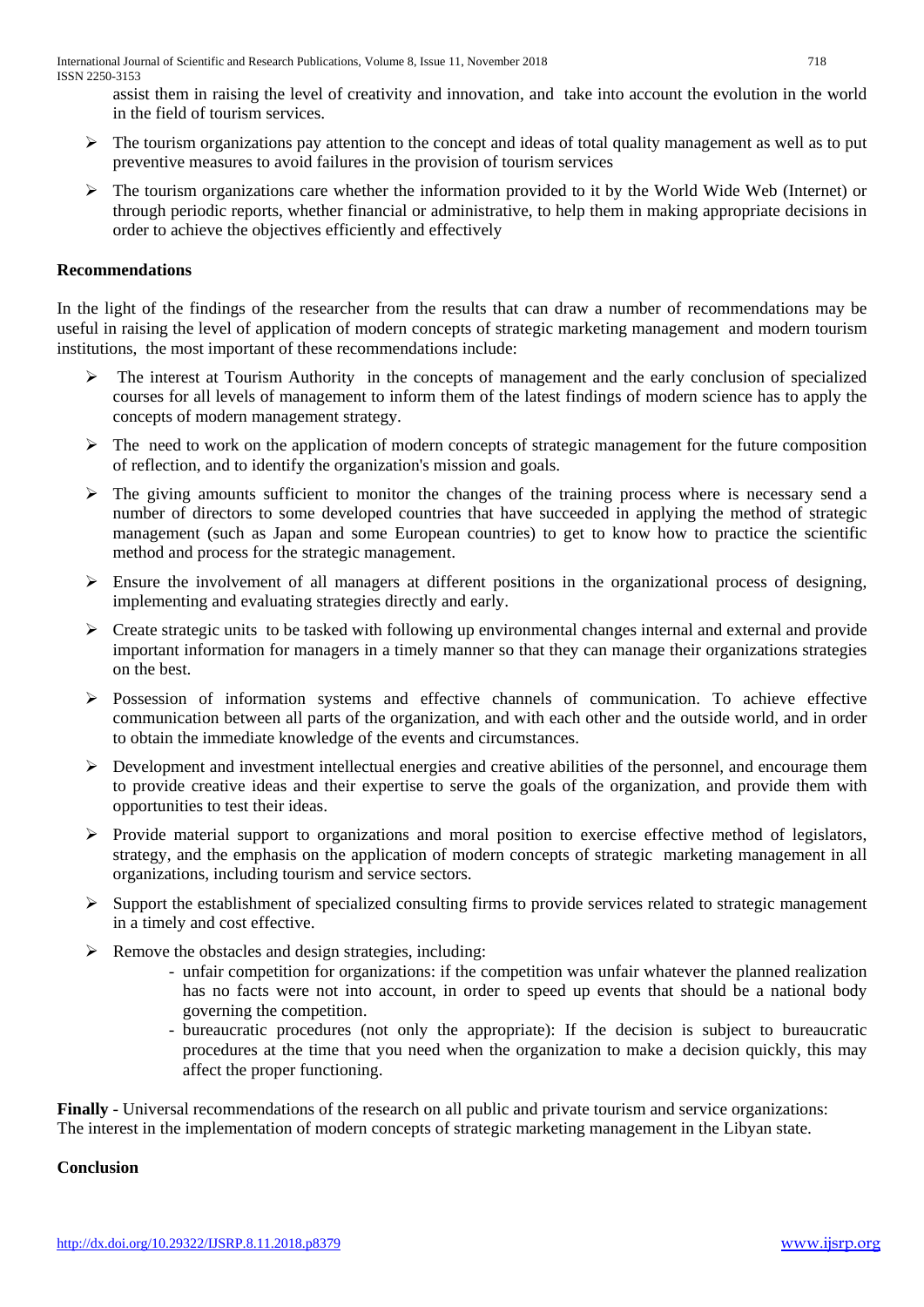In general, tourism sector is very important to boosting the development and growth of the economy, promoting investment and productivity and economic development. Libyan tourism institutions are still unexpectedly unable to completely implement the modern strategic marketing management. Therefore, it was necessary to explain that the tourism sector plays an important role in economic support or plays an important role in achieving economic growth.

We can say at the end of this study that the modern concepts of strategic marketing management do not apply enough on public institutions in Libya and, in particular, tourism institutions and the General Authority for Tourism. It is due to the senior management of the state where the decisions and laws are issued without examination and without planning to see if they will check the requested or not. Also, the government institutions working in Libya in the period before the revolution of February 17 suffers from several defects, and that leaders of these institutions are assigned on the degree of their loyalty to the ruler of any head of state, creating a kind of chaos and administrative fraud and bribery, not to mention the lack of productive thing which put Libya among the ten countries the first where there is corruption. The Thesis reveal important aspect that the State before the Revolution February 17 do not pay enough attention to human material, add to the administrative bureaucracy in terms of creating all of this administrative and financial problems suffered by Libya and are still suffering.

February 17 revolution tried to put a new and solid foundations for the establishment of state institutions and choose the right man in the right place through concerted efforts and patriotism in order to benefit from the experiences of others. That was the introduction of the concepts and principles of scientific management and the application of modern concepts of strategic marketing management and development of international standards based on the criteria of total quality management, in order to put Libya in developed countries, under the leadership of people are familiar enough with the knowledge of strategic management, and that makes all members of the community appreciate the role of strategic marketing management in the success of modern organizations, whether governmental or private, including tourism sector.

# **References**

- 1. Abdelrahman Tawfiq- Method of Administrative Skills- Development of Strategic Unit Works Center of Occupational Expertise- 3rd ed. 2002-2003
- 2. Ahmed Saqr Ashur, General Administration, Dar Alnahda Al-Arabiya, Beirut-Lebanon, 1997
- 3. Al-Sacidone, Economic Theories in Development, translation of Mate nous Habib, Damascus. Dar Al-Fadel publications 1998
- 4. Ahmed Nafe, Analyzing Consumption in Mauritania. Master Thesis in Economics, Tripoli, High Studies Academy. 2003
- 5. Almashhadani, Khalil Ibrahim. Tourism planning, high education and scientific research press, Faculty of Administration and Economics, Al-Mustansiriya University, 1989
- 6. Al-Zahawi, Muhamed Ibrahim, Statistics of Tourism Economic Development in Al-Inbar region, Master Thesis presented to the urban and regional planning center. Baghdad University, 2001
- 7. Al-Kabi, Odai Sabih Lazim, Effect of the Social Environment in Developing Youths Tourism, Master Thesis, presented to the faculty of Administration and Economics, Al-Mustansiriya university, 2003
- 8. Al-Taii, Hamid Abdulnabi, Tourism Planning, Strategic Entry, Al-Waraq Institution for Publication, Oman 2004
- 9. Al-Dulaimi, Ahmed Majeed, Developing tourism services, Master thesis, presented to the faculty of Administration and Economics, Al-Mustansiriya University, 2004
- 10. Abdulwahab Salaheddin, International Tourism, its theory, views, elements of industry, and basics of its development in Egypt, Dar-Alhana, Cairo, 1986
- 11. Abdulmajeed Hamid, Researches and statistics in investing in tourism and it economies, Cairo, Egyptian company for press and distribution, 1979
- 12. Abedat, Mohamed, Tourism marketing, Wael Publication House, third edition, Amman, Jordan, 2008
- 13. AL-Rawi .A. S The tourist industry in in Iraq A geographical ease study and its character. Problem and potential. PhD thesis Glasgow p 35.
- 14. Alrawi. Adel Saad. Tourism in the Jordanian balance of payments. Journal of management and economy. Issue 8 K 2. 1988
- 15. AL-Rawi .Adel Said and Khaled Alabdali The role of tourism in creating job opportunities in Iraq. Published research. 1978
- 16. Abdelazim. Hamdi. Tourism economies. Integral theoretical and practical introduction. Cairo. Zahra Alsharq Library. 1992
- 17. Almahdi. Nazir Sabbar. Alanbar Climate. Evaluative study for the purposes of tourism. Master degree thesis submitted to Alanbar University. Faculty of Education, 2000